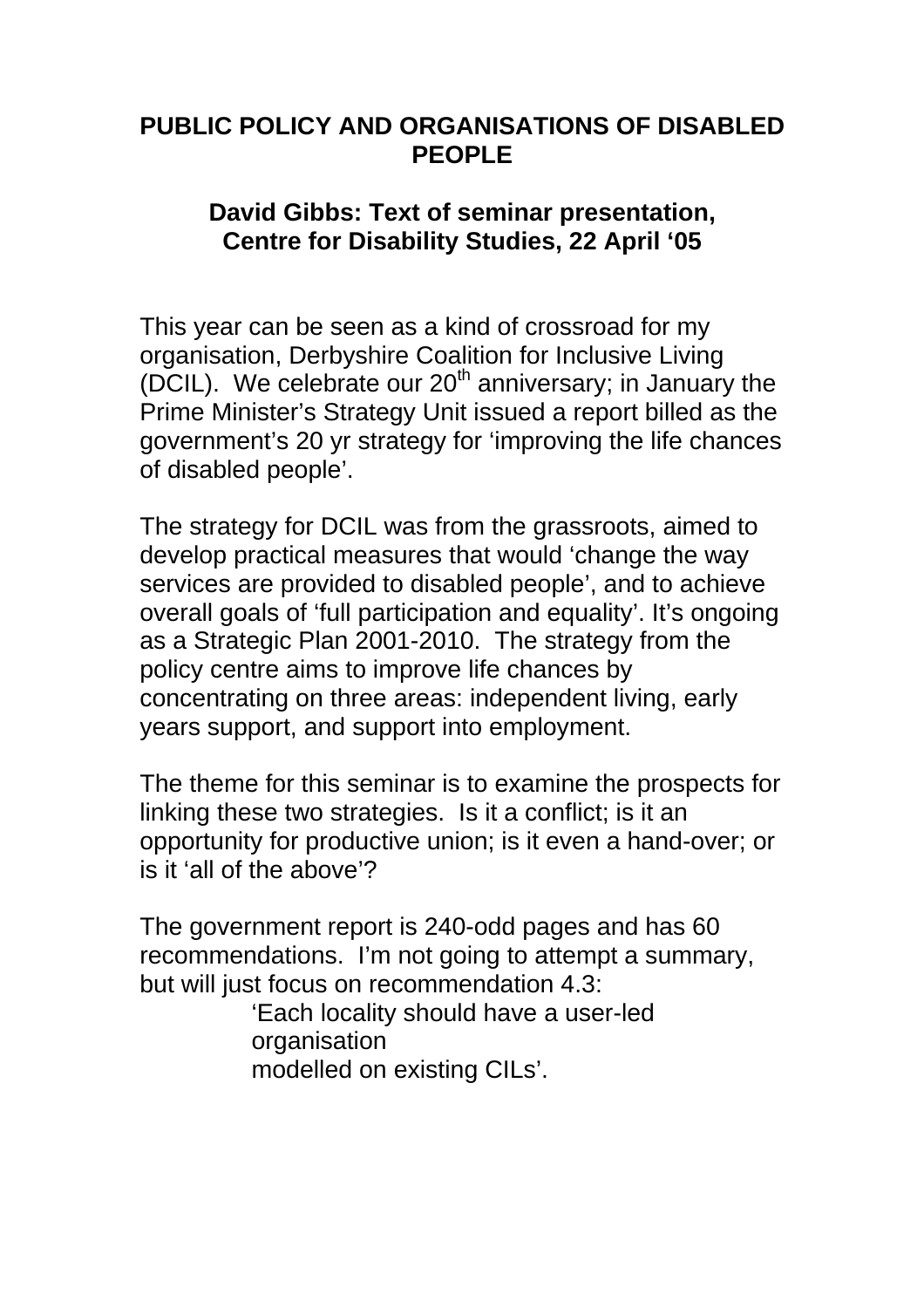So have we won? Are disabled people going to design all their own services? Before we get too excited, we should look more closely at what that commitment could mean.

First of all, CILs don't have a standard blue-print. A project called 'Creating Independent Futures' was done from the CDS only 4-5 years ago, to see how CILs and similar 'user-led' initiatives in the UK operate, and to assess their prospects. 48 organisations participated, 9 were used for detailed case studies. The study brought out mainly what the organisations had in common:

- they had majority management by disabled people, but the degree of control varied in practice;
- they used a social understanding of disability, but applied it in rather variable ways;
- most had campaign functions as well as service providing or service developing functions, but the nature of campaigning activity varied a lot;
- they all had concerns about stability of funding and the future of user-led services.

Before that study got under way discussion touched on whether it would reveal a potential formula to 'kite-mark' CILs – define at least a minimum set of essential characteristics that could be aimed for in their future development.

The organisations turned out to be too diversified for that to be realistic. The situation may be even more complicated just a few years further on. In '97 the British Council of Disabled People set up its 'National Centre for Independent Living' project, and this became fully independent in '03. NCIL supports the development of local support schemes for personal assistance users, particularly people who've taken the option of Direct Payments. These may or may not be called 'CILs'. Some older CILs think 'NCIL' itself was rather a misnomer, and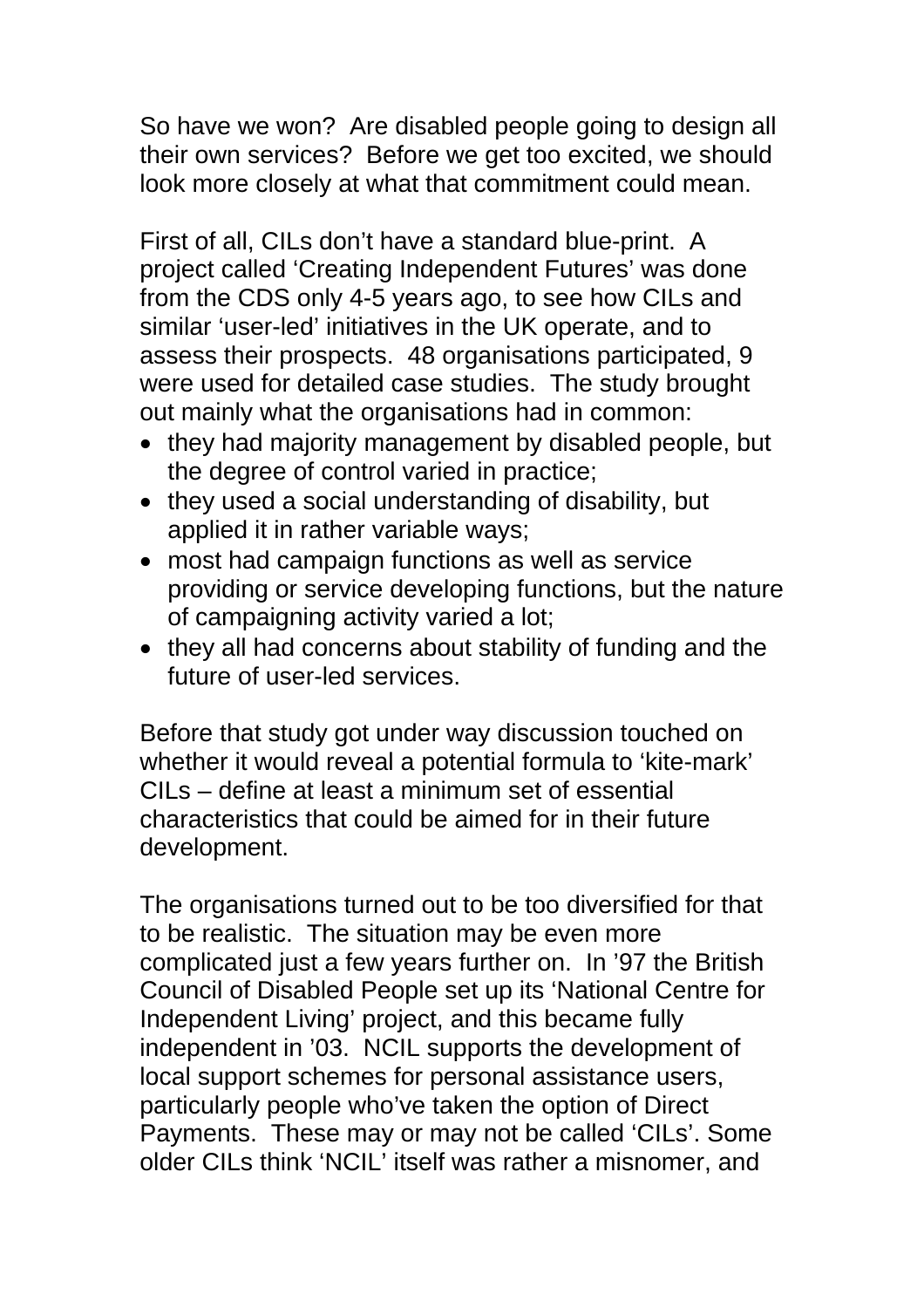that CILs have much wider functions than PA support schemes – although these certainly could be the core of a CIL.

So now we have CILs with broad objectives and CILs that deal with personal assistance as the key to independence. I'll raise another possibility: what's to stop one of the big charities rebranding its institutions and calling them 'Sunnyside CIL'? The name isn't legally protected, anyone could use it. And if they haven't started already, isn't the government's call for more CILs an invitation for them to do just that?

Faced with that prospect I'm going to go a step on from the' Independent Futures' research and say what  $I$  think</u> are the essentials of a CIL. Then after time for discussion we'll look at how those 'essentials' fit in with the government's strategy.

So here are four essential features of a fully developed CIL:

- 1. Peer Support. A CIL can't happen unless disabled people *come together* and support each other. Their own shared experience will decide what they mean by 'independent living' or a chosen alternative. Their own shared understanding of its obstacles will decide aims and strategy. This process can be encouraged by nondisabled supporters, but it can't be *run* by them.
- 2. Disabled people's control. This means that all policy decisions *under an organisation's governing document*  (its Constitution) are taken by an elected body with a majority of disabled members.
- 3. A social understanding of disability. The 'social model' of disability is a widely known concept by now, but this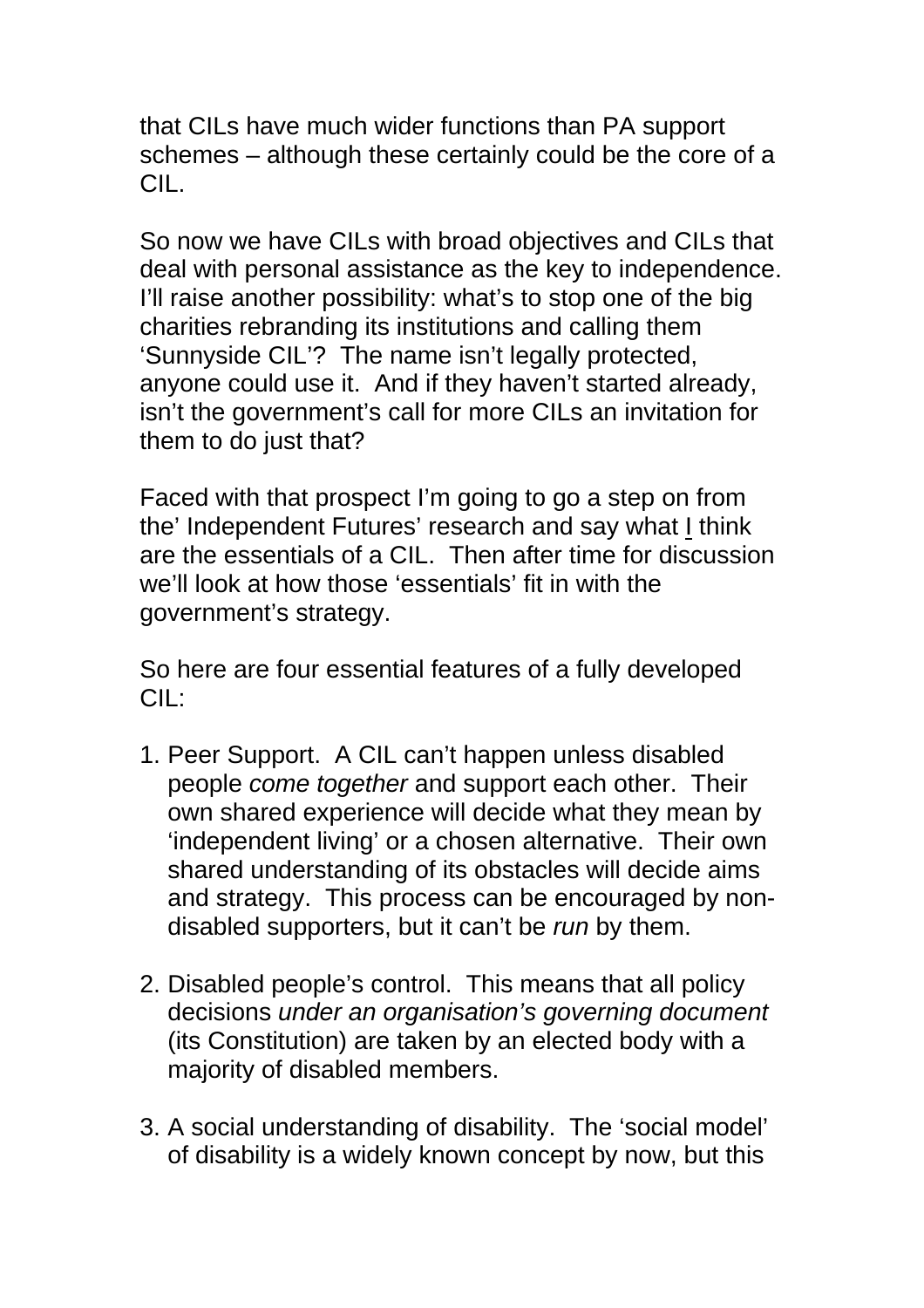means that sometimes liberties are taken with it. So when stated as a principle, it should have some illustration of the differences it makes in practice.

4. An integrated view of support needs. A social model can't be applied by services that meet needs in isolation. This doesn't mean that a CIL must always run a comprehensive range of services, but it should be a 'one stop shop' for access to whatever support someone needs towards their own goals of independence and inclusion.

Even if this full package is taken on, the ways it can be organised show a lot of variation. In a small survey of options, done for the management group of the forming CIL here in Leeds, we came across several alternative ways that something with the essentials of a CIL has been produced:

- one that starts with a core service and adds on others;
- one where several existing services are brought together under a new management structure;
- one where a range of services and projects are managed in a loose association;
- one where a range of closely linked projects are set up from the start.

There are some other points about what a CIL isn't, and some of these may be a surprise at first.

- A CIL can't be called simply a 'service provider', because providing a service ourselves is only one of the options available for meeting the various objectives set by disabled people.
- It isn't strictly a 'user' organisation, because that implies use of a particular prescribed set of existing services, and we will often want to develop alternative kinds of support altogether.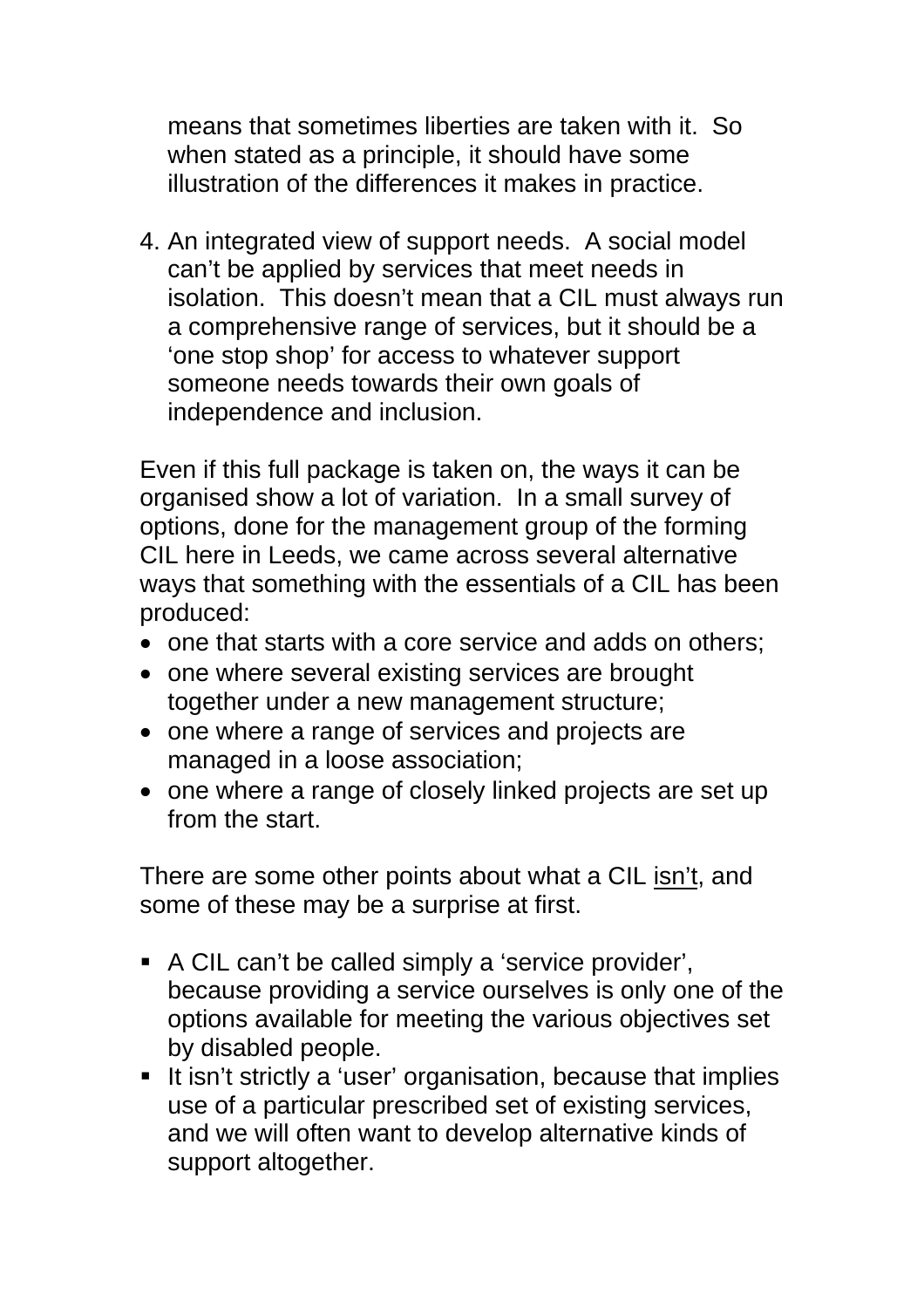We don't even speak about 'involving users', because our organisation's history may have been more about disabled people involving workers than about 'a service involving users'. In fact it may be hard to say who our 'users' are, given that one person might be user, volunteer, worker, or elected Board member at different times, or even several of these at the same time.

That's my angle on my organisation; others might not be concerned with such fine distinctions. Different views of what a CIL should be reflect division between individualist and collectivist approaches to human affairs in general.

In one view, dependable personal assistance under your own control is the key to independent living, and that in turn is the key to full citizenship. In another view, addressing the barriers in individual lives will only take you so far. To achieve full participation it's also necessary to remove barriers that are built into the way society is organised. And these individual and collective approaches can be extended further, to a *historical* level, where you address the deep seated imbalances of power that create barriers all through society. At that level disabled people could link their struggle with those of other excluded, marginalised or disadvantaged groups – a development that Vic Finkelstein foresaw in one of these seminars four years ago.

Now we'll use the basic requirements for a CIL to look critically at the Strategy Unit's proposals. I said they have three areas of action: independent living, early years support; support into employment. The recommendation about a CIL-type support service in every area is in the first, on independent living – a 30 page chapter of the report.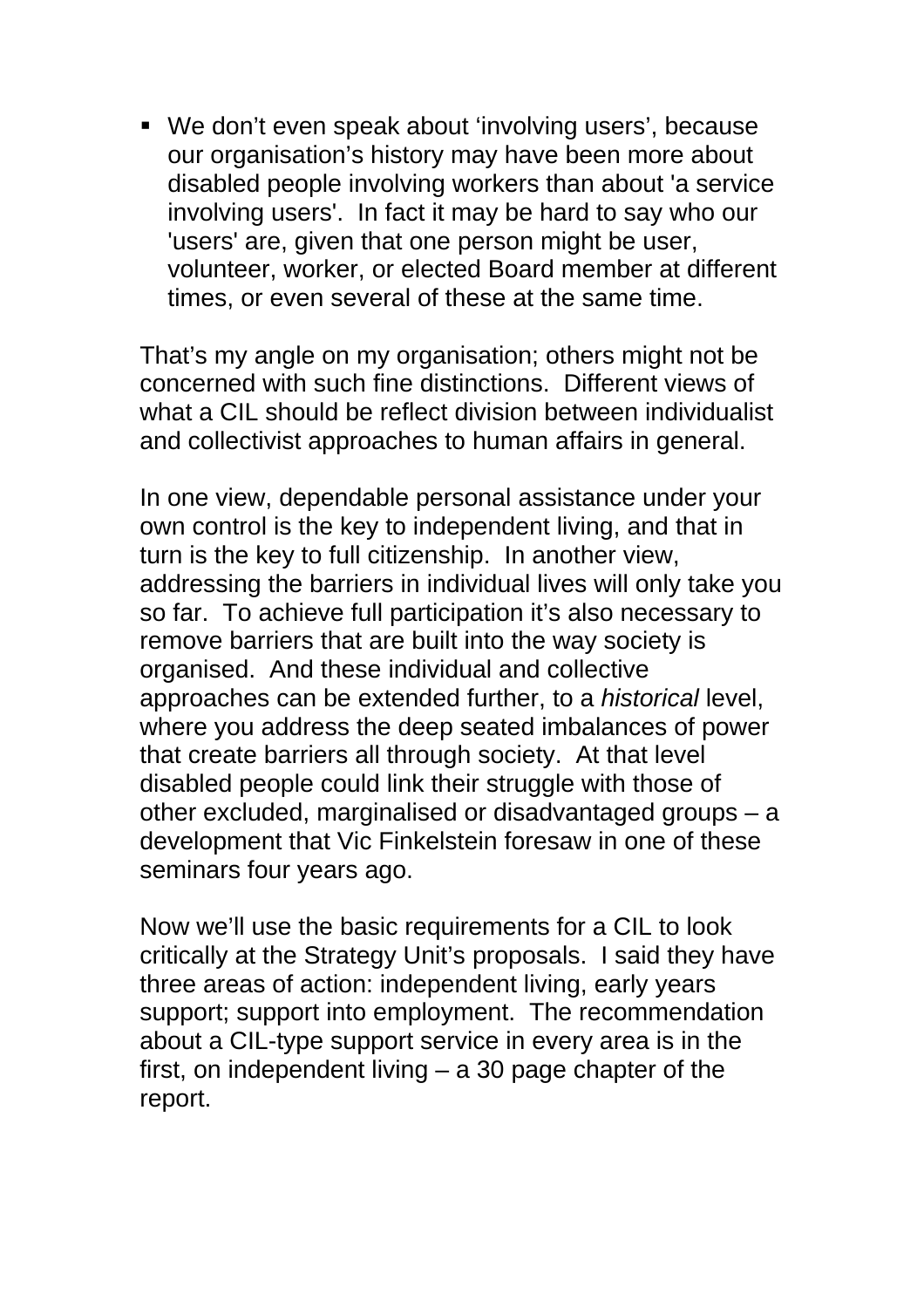We'll go through our perceptions of a CIL in turn, and ask how well they're reflected in the proposals.

# Peer Support

This is a test to start with. Government in the last 25 years has been highly centralised and hierarchical, and tends to prescribe detail further and further down the line. Peer support, on the other hand – disabled people supporting one another – is the defining 'grassroots' activity: they almost mean the same thing. Can we really expect centralised government to encourage peer support, when it's something that can never be in its control?

The phrase appears 5 times in the whole report, twice in the Independent Living section. It's given in a list of what CILs provide, as 'advocacy and peer support', then in a list of the *minimum* services that public bodies should support new organisations to provide. The whole of this second list is:

- information & advice
- advocacy and peer support
- assistance with self-assessment
- support in using individual budgets (another recommendation of the report)
- support to recruit and employ personal assistants
- disability equality training
- consumer audits of local services

So the report does contain an encouraging recognition of the importance of peer support.

Disabled people's control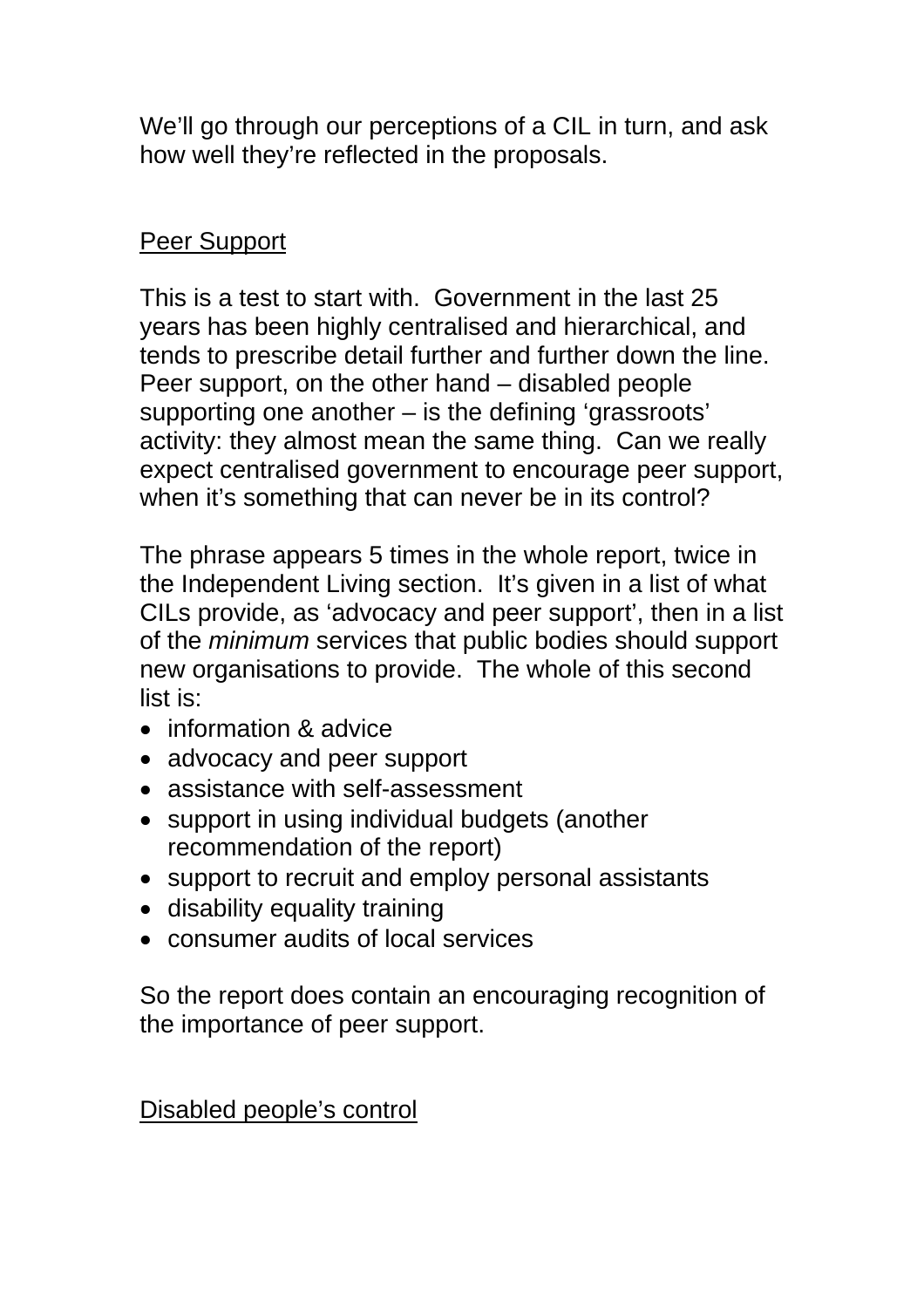The minister's first announcement of the report was at an event held at National CIL. NCIL was also asked to help find organisations to pilot the operation of individualised budgets. This suggests a real commitment to organisations of disabled people, where only a few years ago signs were that the traditional big charities had regained the Government's ear at the expense of direct representation through the British Council of Disabled People.

But NCIL's 'independent living' model of support is all about personal barriers, and mostly steers clear of social barriers and deeper cultural barriers. It's possible this reflects the way most disabled people in the country see what's needed, but it has limitations. It may be that local organisations' involvement in community projects and campaigns will find little support in the new strategy. Certainly one big CIL recently had to drop a number of projects because of funding problems, and had NCIL in to advise on change to what is now more or less the 'government approved list' of services.

If disabled people want the wider input, we may have to go outside our own organisations into new partnerships of local and regional bodies, and into projects that have to be funded independently.

#### Social understanding of disability

The phrase 'social model' isn't used in the body of the strategy unit paper at all. Oddly, this may be a positive sign. The social model has tended to appear in explanatory appendices of recent policy papers, in a way that often seems largely cosmetic. The whole *language* of the new paper, on the other hand, is a big advance on anything we've seen from government before. Most of it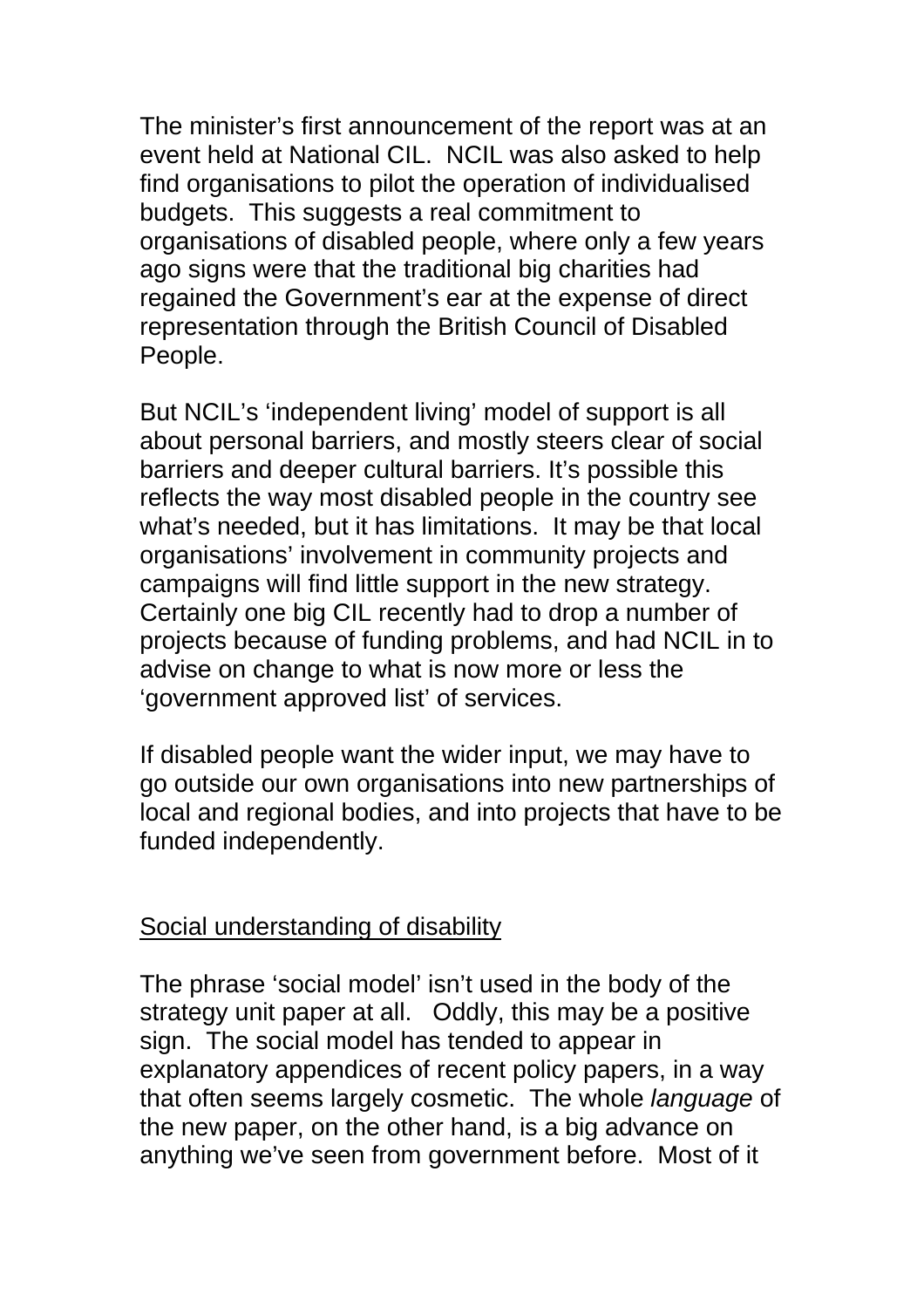sounds, quite easily and naturally, like practical measures for applying a social understanding of disability without shouting about it.

### Integrated approach to support needs

As I said in relation to 'control', a 'whole system' approach may be in danger if the focus is going to be on personal independence rather than the 'full participation and equality' that disabled people made their goal in '81.

In the report, however, 'promoting independent living' means more than control over help you receive in your home.

- The independent living section includes recommendations about housing: the ills of disabled facilities grants are already under review and there's added commitment to implement findings; 'lifetime homes' standards of design will be integrated with mainstream supports, for example with low cost home ownership.
- Other recommendations are on transport: transport needs will be a part of assessments for IL support; there will be responsibilities to look at all stages of a journey where barriers may arise.
- And a separate section of the report deals with support into employment, building on encouraging results we've begun to see from some schemes, like 'Pathways to Work'.

Remarks so far have taken a quite optimistic view, but now some balance needs to be introduced.

The first follow-up we're to expect is a new green paper about 'Adult Social Care'. In the 20 years of our past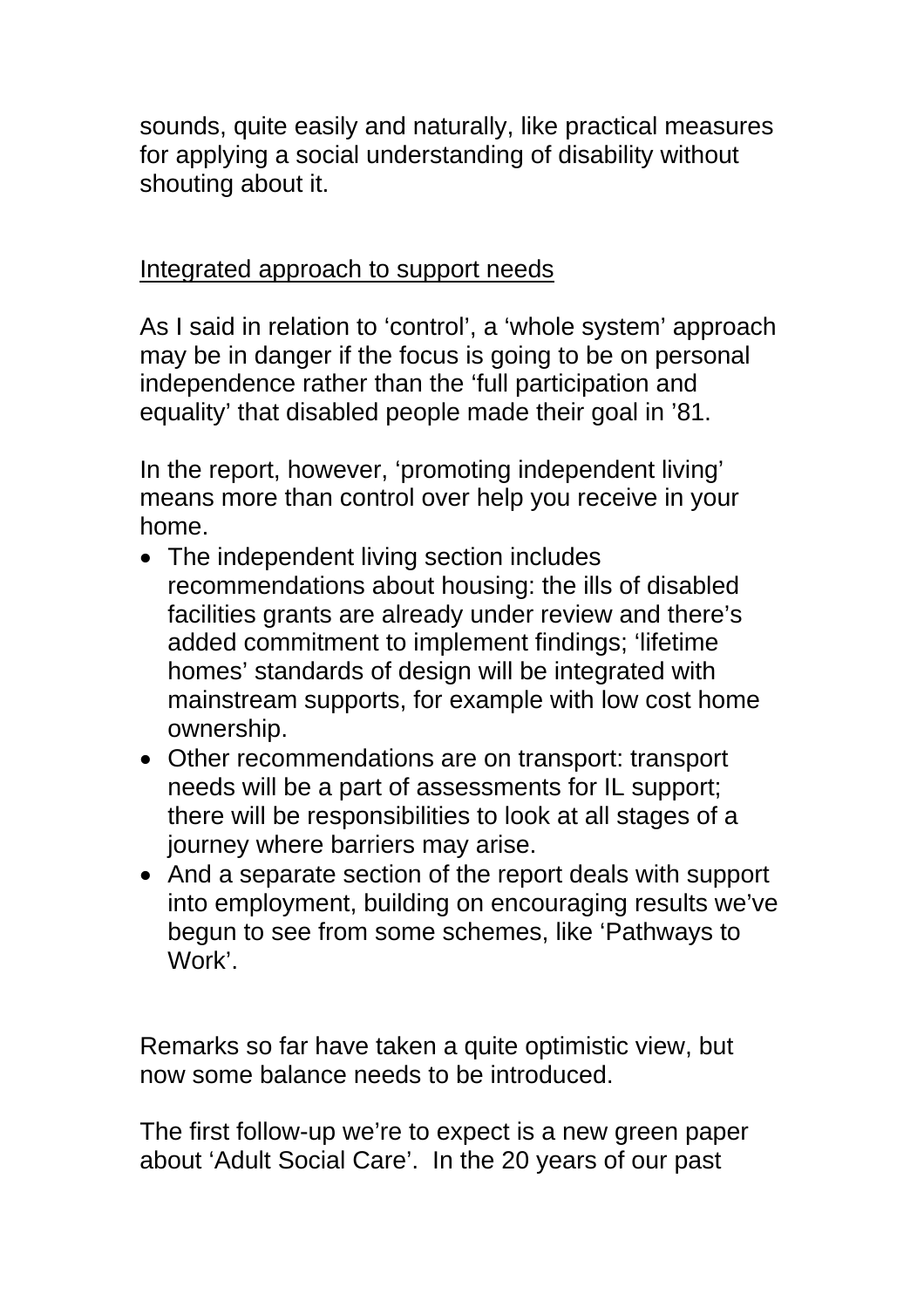strategy we've never talked in terms of 'care' – social, community, or any other sort – but new kinds of care and new lots of caring professionals are what's been on offer. None of the essentials of a CIL can be equated with 'care' or can usefully combine with care – they provide a complete alternative that simply rejects a 'care model'.

Nothing in the report itself reinforces my paranoid remark about 'Sunnyside CILs' run by traditional charities. However, what's happening in practice is that contracts to administer local authority direct payment support schemes are going, overwhelmingly, to big national charities that have had make-overs for that express purpose. They've exploited the work of our organisations to do so, and used us to give credibility to bids that exclude us. Often they show themselves willing to run volume contracts under which people go back to being 'warehoused', cut off from peer support, or to exert a degree of monitoring control over use of direct payments that's nearer to house arrest than independence. There's nothing in the report to stop that trend, or to empower our organisations to challenge it, and yet it makes nonsense of strategy for improving 'life chances'.

The life chances strategy has to be seen in its wider policy context.

Government aims to increase the role of the 'voluntary & community sector' in service provision. The increasingly controlling nature of government may reach into community self-organisation so far that it confronts the basic founding charters of our organisations. These are rooted in very ancient Trust Laws that empower people to set out their terms of association. The objectives set often will address community issues long before central government even notices they exist. We have many examples of community initiatives that have begun to show impacts on policy making 10 or15 years or even a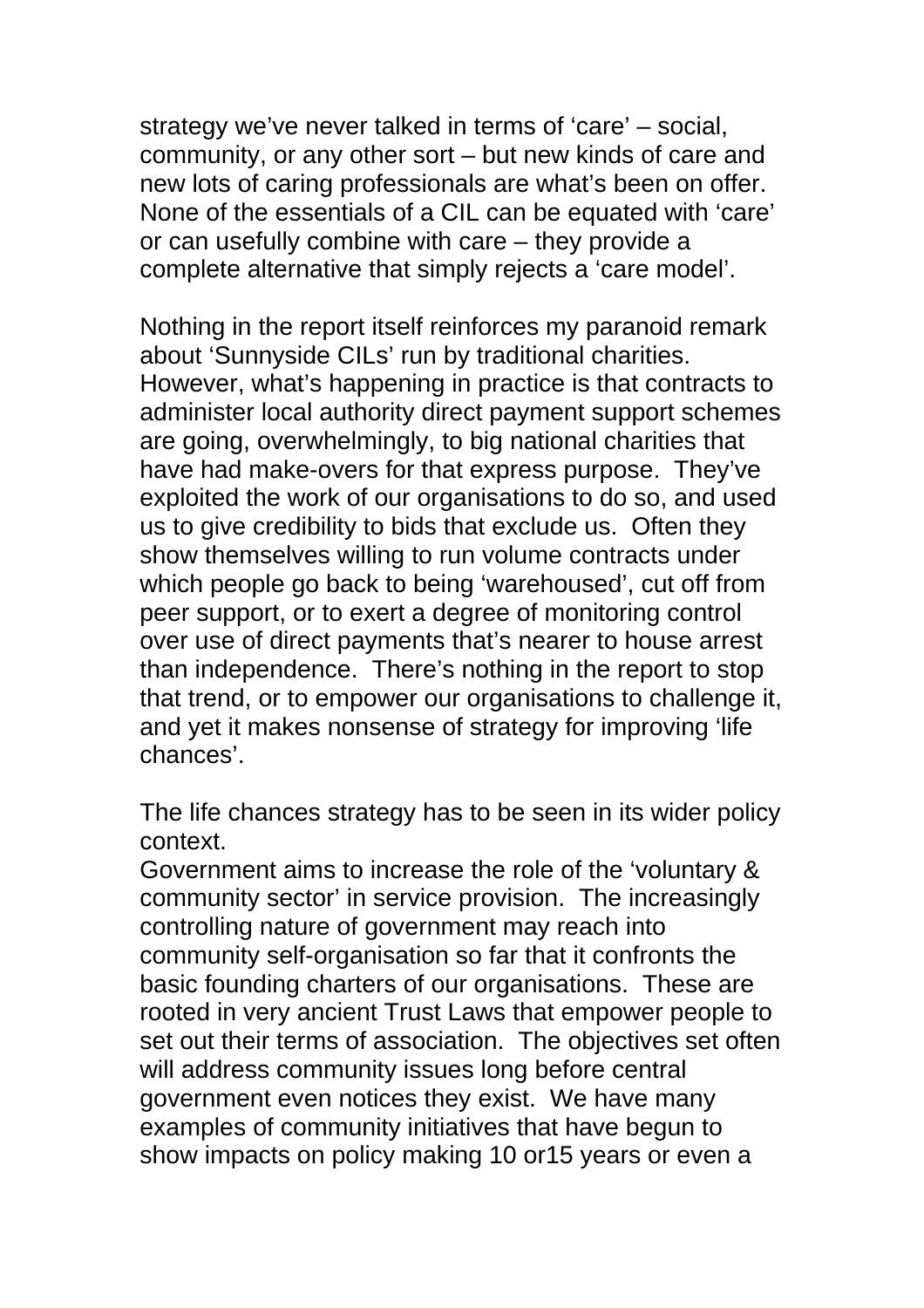generation, later. They include the social understanding of disability itself, and ideas based on it about housing, technical aids, personal assistance, transport, general community access, that have been entering legislation in recent years. If government tries to replace that innovating process altogether with new service provider roles, it risks stalling one of the creative engines of society.

In the still longer term, the end of the 20 year strategy will be nearing a time when current projections suggest more people will be drawing pensions than earning. That makes disabled people a major resource. Government research suggests there could be a 'missing million' people who would take work if disabling barriers were removed. If that's true, then the pressure is on to get a grip of what's needed to really get that queue moving. With incentive like that, we may see changes that seem only remote possibilities from where we are now.

I'll end with a few suggestions of changes we'd have to see if disabled people's strategies and the 'life chances' strategy are to come together during the next 20 years.

- First, the *government's* 20 year strategy is going to need *our* ongoing strategies to make it workable.
- Conversion from 'needs' based to outcomes based service provision. This means transforming *assessment -* that foundation of professional intervention - to a process where people define where they want to get to and *useful technicians* contribute appropriate support.
- Conversion from 'maintenance' to focused support at any transition stage of someone's life course where barriers are met.
- Conversion from professions that assess and prescribe, modelled on medicine, to 'professions allied to the